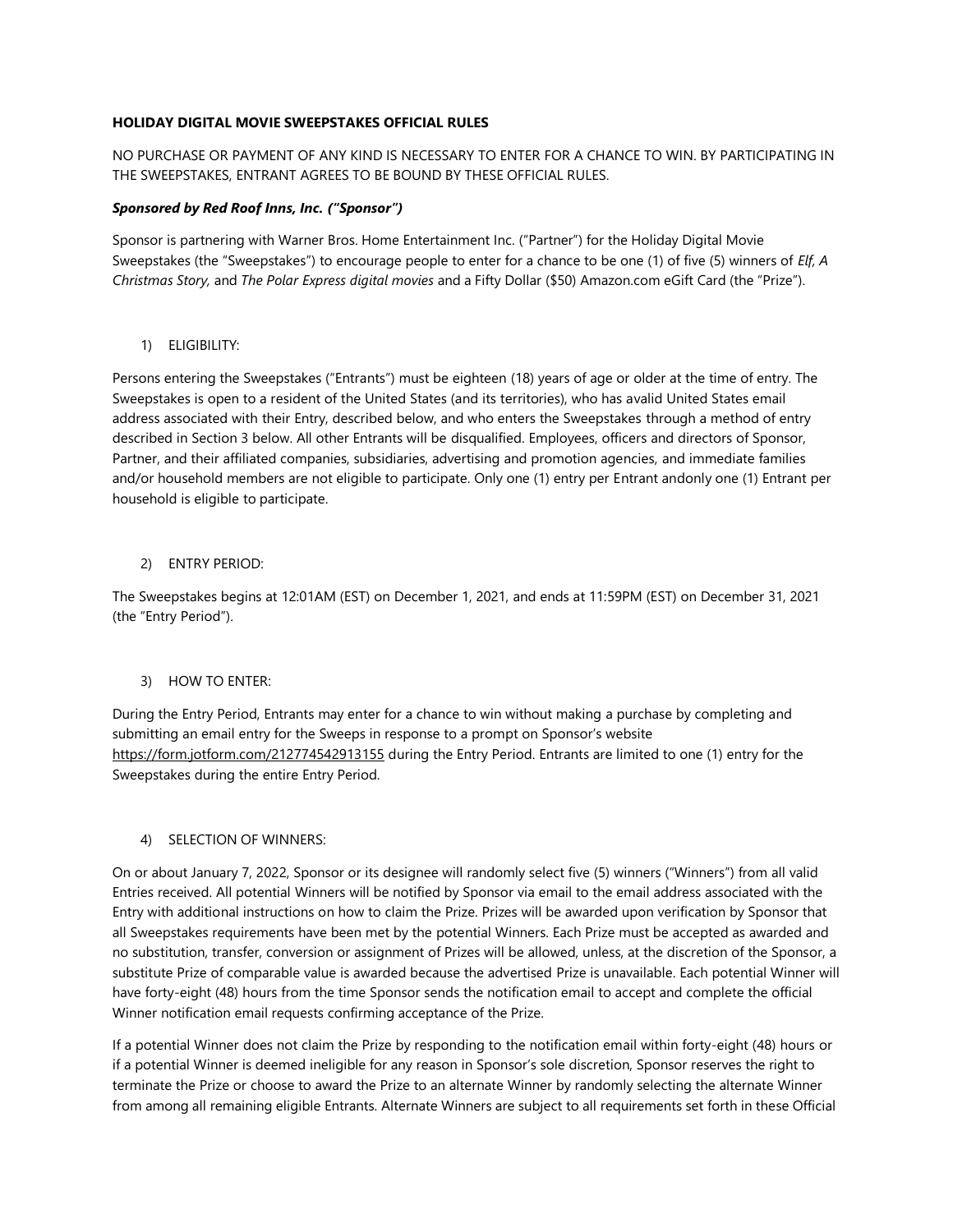Rules. Sponsor shall have no responsibility or obligation to any Winner who is unable or unavailable to accept or utilize the Prize. Odds of winning will be determined by the total number of entries and the total number of entries is capped at one (1) entry per Entrant.

#### **Awarding of a Prize is contingent upon fulfilling all requirements set forth herein.**

5) PRIZES:

After verification of eligibility, each Winner will be awarded *Elf, A Christmas Story*, and *The Polar Express* digital movies and a Fifty Dollar (\$50) Amazon.com eGift Card (gift card terms and conditions available on www.amazon.com) with a total prize value of approximately Ninety-Four and 97/100 Dollars (\$94.97).

The Prize is non-negotiable and non-transferable, unless, at the discretion of the Sponsor, a substitute Prize of comparable or greater value is awarded because the advertised Prize is unavailable. All fees, federal, state, local, and other taxes and expenses related to the use, acceptance, and possession of the Prize, if any, are the sole responsibility of the Winner. Winners must complete, sign and return certain documentation prior to receiving winnings, which may include an affidavit and full release. Failure to complete and return required paperwork within required time frame will result in forfeiture of winnings. Winner may only win one (1) Prize.

**MUST REDEEM DIGITAL MOVIE OFFER BY 6/30/2022. Consumer must reside in the U.S. and register for a digital service provider account (go to wb.com/RedeemMovie for a list of digital service providers (e.g., Movies Anywhere). May only include HD Main Feature. NOT COMPATIBLE WITH ALL DEVICES. SOME DISPLAY RESOLUTIONS MAY NOT BE AVAILABLE FOR STREAMING OR DOWNLOAD ON ALL DEVICES FROM ALL DIGITAL SERVICES. Consult your digital service provider for compatible devices, available display resolutions, streaming and download capability and Terms of Service. Ultimate display resolution on playback is dependent upon connection and device characteristics, including screen resolution. Highspeed Internet connection required. Go to wb.com/RedeemMovie for additional details, requirements and technical support. Neither Warner Bros. Entertainment Inc. nor any affiliate is responsible for maintaining any digital service. THIS DIGITAL MOVIE OFFER MAY NOT BE RESOLD OR OTHERWISE TRANSFERRED.**

6) GENERAL:

Entrant agrees to abide by and be bound by these Official Rules. Only Entrants that fulfill the requirements in these Official Rules are eligible to win the Sweepstakes. Decisions of Sponsor are final and binding in all matters related to these Official Rules and the Selection of Winners (as described in Section 4). The Sweepstakes is subject to all applicable federal, state, and local laws and regulations and is void where prohibited by law. Any Entrant suspected of tampering with or disrupting any aspect of the Sweepstakes will be disqualified. By your participating in the Sweepstakes, Entrant (i) agrees to be bound by these Official Rules and Sponsor's decisions, and

(ii) agrees to release, indemnify, and hold Sponsor, Partner, and Sponsor's and Partner's parents,

affiliates, officers, directors, employees and agents (collectively, the "Released Parties") harmless from and against any and all claims, actions, liabilities, losses, and damages of any kind, to person or property, arising in whole or in part, directly or indirectly, from or in connection with Entrant's participation in the Sweepstakes, Entry into the Sweepstakes, acceptance, possession, use, or misuse of any Prize, and any other Sweepstakes-related activity or use of the Prize.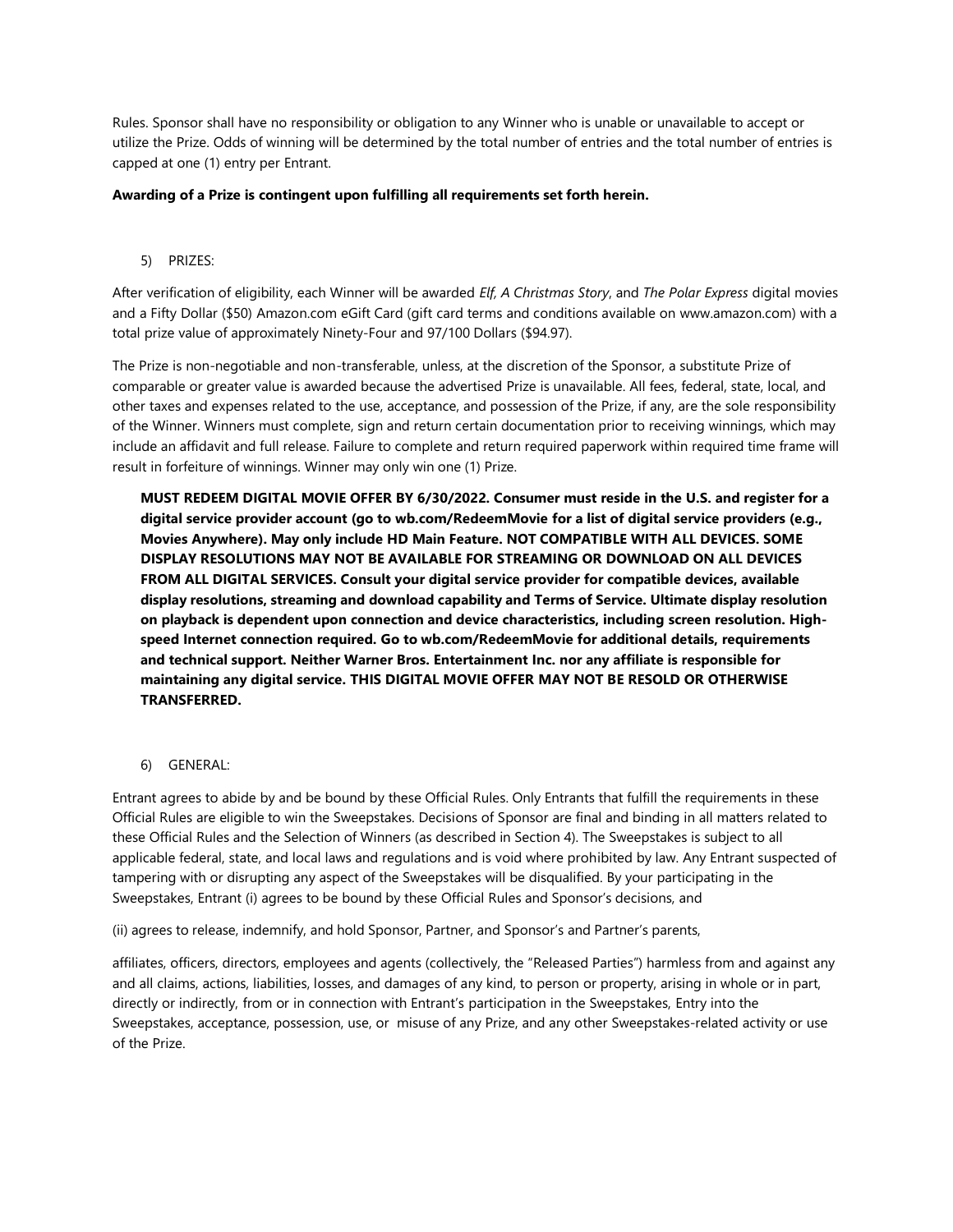**By entering the Sweepstakes, you understand that you are providing your personal information to Sponsor. All personal information submitted to Sponsor is subject to the terms and conditions of Sponsor's privacy policy, which can be found at [www.redroof.com/privacy-policy.](http://www.redroof.com/privacy-policy)**

# **Partner is not involved in the creation, execution, administration, sponsorship, or fulfillment of the Sweepstakes.**

If you do not comply with these Official Rules, Sponsor reserves the right to deem your Entry ineligible. Sponsor reserves the right at its sole discretion to disqualify any Entrant who engages in harassment or bullying. If for any reason, the Sweepstakes is not operating as intended, as a result of infection by computer viruses, bugs, tampering, unauthorized intervention, fraud, technical failures, or any other causes that corrupt or affect the administration, security, fairness, integrity, or proper conduct of the Sweepstakes, Sponsor reserves the right at its sole discretion to disqualify any individual who tampers with the entry process, and to cancel, terminate, modify or suspend the Sweepstakes. In such event, Sponsor may award the Prize to the most qualified entries from among the eligible entries received up to the time of the impairment.

Any attempt by any person to deliberately undermine the legitimate operation of the Sweepstakes may be a violation of criminal and civil law, and should such an attempt be made, Sponsor reserves the right to seek damages from any such person to the fullest extent permitted by law. Sponsor's failure to enforce any term of these Official Rules shall not constitute a waiver of that provision. In the event of a dispute as to the identity of any Entrant, the authorized account holder of the email address used to enter the Sweepstakes will be deemed to be the Entrant. Winners may be required to show proof of being the authorized account holder.

# 7) PUBLICITY:

Except where prohibited, participation in the Sweepstakes constitutes winner's consent to Sponsor's and its agents' use of winner's name, likeness, photograph, voice, opinions and/or hometown and state for promotional purposes in any media, worldwide, without further payment or consideration.

# 8) LIMITATIONS OF LIABILITY:

YOU EXPRESSLY UNDERSTAND AND AGREE THAT THE RELEASED PARTIES SHALL NOT BE LIABLE FOR ANY DIRECT, INDIRECT, INCIDENTAL, SPECIAL, CONSEQUENTIAL OR EXEMPLARY DAMAGES, INCLUDING BUT NOT LIMITED TO, DAMAGES FOR LOSS OF PROFITS, GOODWILL, USE, DATA OR OTHER INTANGIBLE LOSSES (EVEN IF SPONSOR HAS BEEN ADVISED OF THE POSSIBILITY OF SUCH DAMAGES), RESULTING FROM: (i) THE INABILITY TO PARTICIPATE IN THE SWEEPSTAKES; (ii) UNAUTHORIZED ACCESS TO OR ALTERATION OF YOUR TRANSMISSIONS OR DATA; (iii) STATEMENTS OR CONDUCT OF ANY THIRD PARTY; OR (iv) ANY OTHER MATTER RELATING TO THE OPERATION OF THE SWEEPSTAKES.

Some jurisdictions may not permit limitations or exclusion of liability for incidental or consequential damages or exclusion of implied warranties. Check your local laws to determine if any of the above limitations or exclusions may not apply to you.

The Released Parties are not responsible for: (1) any incorrect or inaccurate information, whether caused by Entrants, printing errors or by any of the equipment or programming associated with or utilized in the Sweepstakes; (2) technical failures of any kind, including, but not limited to malfunctions, interruptions, or disconnections in phone lines or network hardware or software; (3) unauthorized human intervention in any part of the entry process or the Sweepstakes; (4) technical or human error which may occur in the administration of the Sweepstakes or the processing of Entries; (5) late, lost, undeliverable, damaged or stolen entries or email; or (6) any injury or damage to